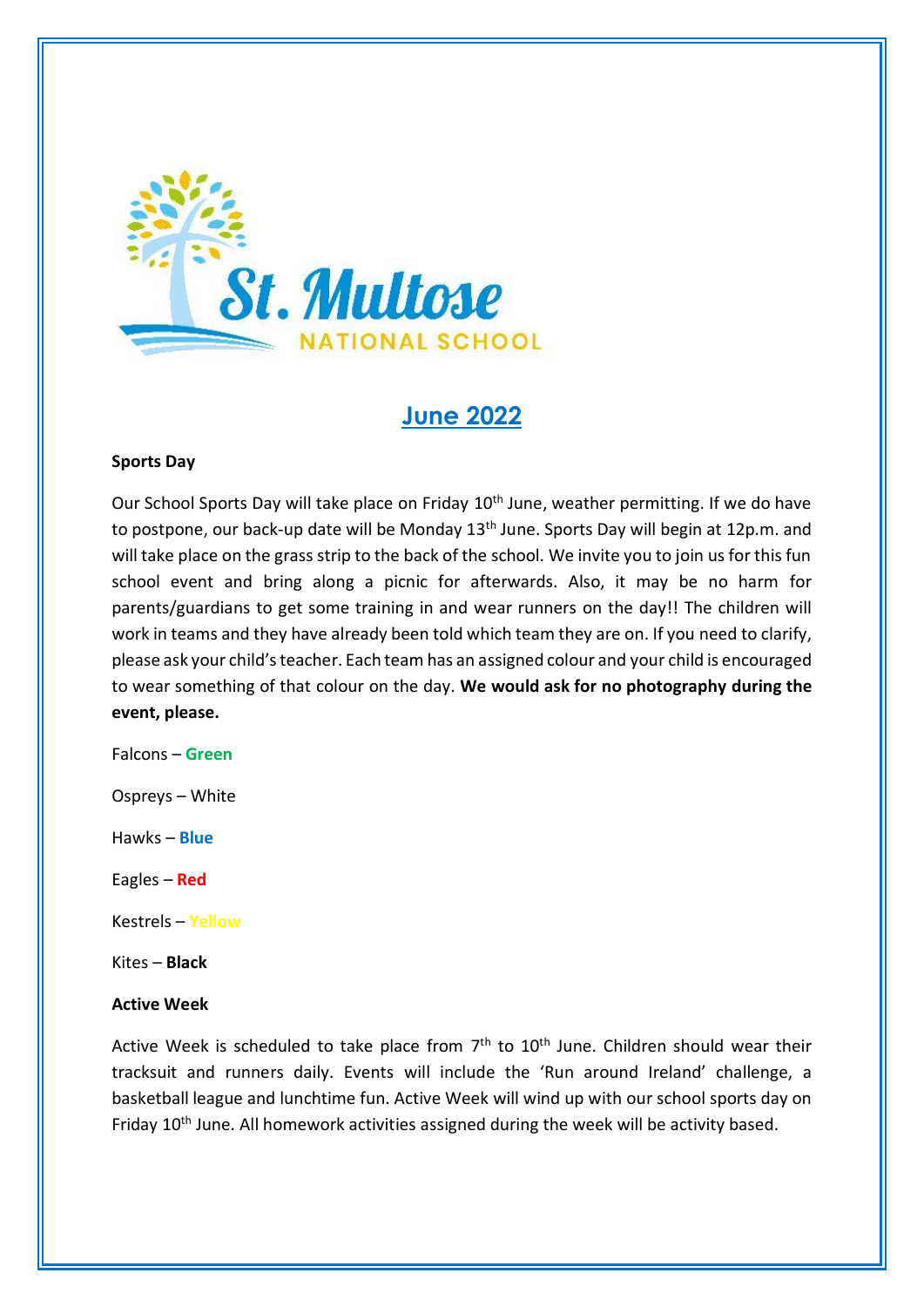# **Green Schools**

Six in a Row! Well done to all in St. Multose school community! We have earned our sixth green flag for Global Citizenship Litter and Waste. We will raise the flag in the coming weeks. Thank you to everyone for the hard work!

# **School Tour**

Our school tour will take place on Thursday, the 23<sup>rd</sup> of June. We are all travelling to Rosscarbery in West Cork. The Junior tour will be going to Smuggler's Cove, while the Senior tour will be taking part in water activities at the Lagoon. **Buses will leave school at 9a.m sharp.**

## Junior Tour:

Children will need the following in their school bags: a packed lunch, plenty of water, sun cream, sun hat and/or a raincoat.

## Senior Tour:

Children will need the following in their school bags: a packed lunch, plenty of water, sun cream, a towel, a full change of old and warm clothes, old footwear and a plastic bag for wet clothes. Children are also welcome to bring their own wetsuit.

Please ensure all items of clothing and other belongings are clearly labelled.

We will leave Rosscarbery about 12:30p.m. and arrive back at the school approximately an hour later. A reminder email will be sent closer to the time.

You will shortly receive an alert from Aladdin regarding cost of tour and payment.

#### **Graduation Day**

Our End of Year Service will take place on Tuesday 28<sup>th</sup> June at 11:30a.m. in St Multose Church, Kinsale. **All welcome!** This service will be led by our 6th class graduating students. Rev. Peter and Robbie Carroll, Assistant Director of Music, Saint Fin Barre's Cathedral will also lead us in worship and celebration. This is a very special day for our  $6<sup>th</sup>$  class and it is yet another school event which we are very grateful to be able to hold face to face this year. Staff and children will walk from school to St Multose Church on this day. Children have to be collected from the church afterwards. **No photography permitted in the church, please.**

# **Drumcondra Testing and End of Year Reports**

Standardised testing started last week. You will receive your child's Standardised STen Score in their end of year report (applicable from 2<sup>nd</sup> to 6<sup>th</sup> class). Your child's report will be posted to you mid-June. An email will be sent to let you know when to expect it. To gain an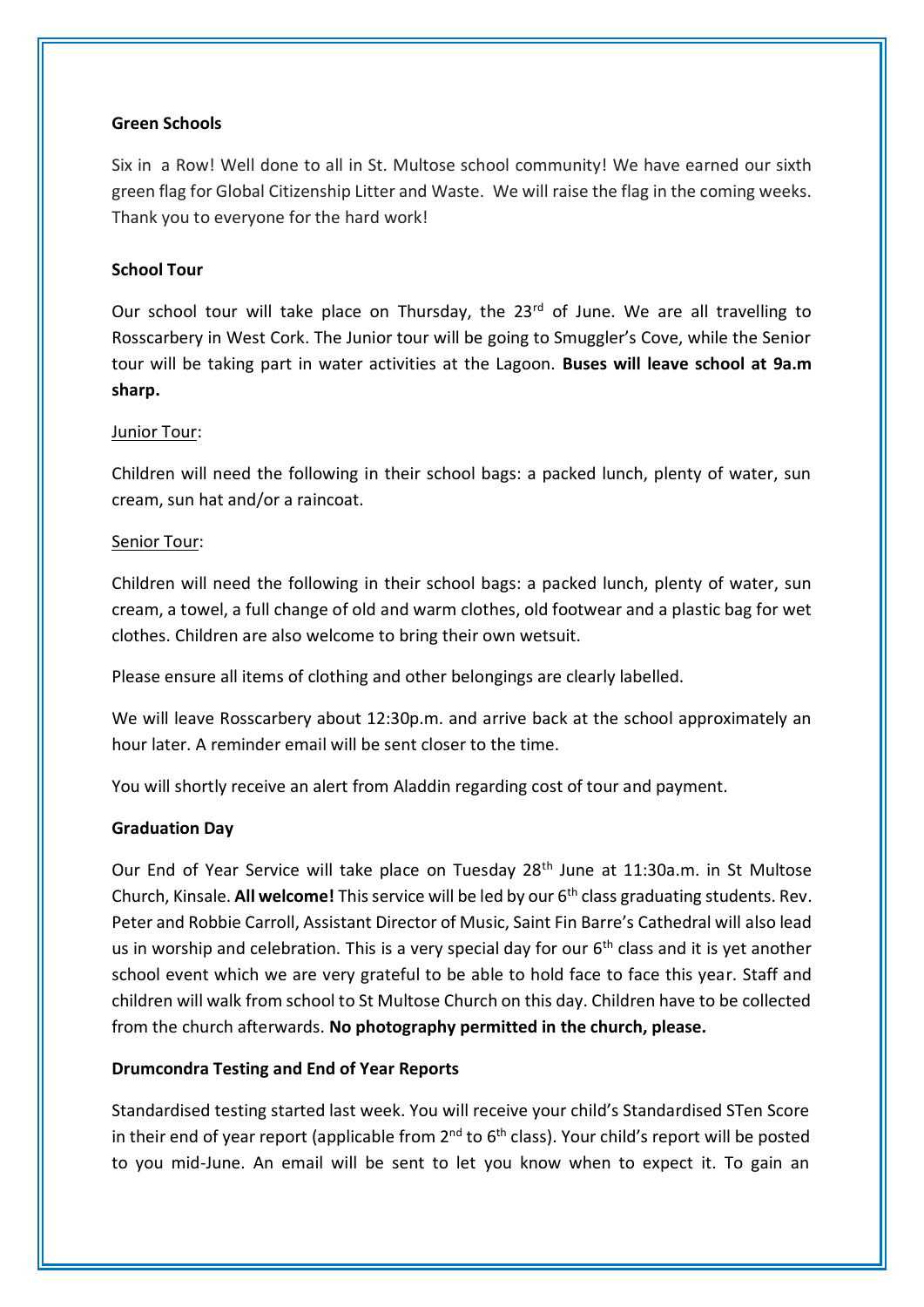understanding of the results, please click on the following link: [What do my child's](https://ncca.ie/media/1400/english_tip_sheet_sten.pdf) [standardised test results mean?](https://ncca.ie/media/1400/english_tip_sheet_sten.pdf) As with other tests your child does in school, the score on a standardised test can be affected by how he/she feels on the test day or by worry or excitement about a home or school event. This means that each test score is an indication of your child's achievement. Remember that you play an important role in encouraging and supporting your child, regardless of test results. You may like to arrange to meet with your child's teacher if you have any concerns about his/ her scores.

# **Book lists**

Book lists for academic year 2022-2023 have now been finalised and sent to HSB books who will soon send us the unique online links for each class. Once we have the further updates and information, it will be circulated to you. You can purchase and pay for your books online and they will be delivered right to your front door.

## **School books, jerseys and resources**

We would ask for any school rental books, school resources and sports jerseys to be returned to the school before the end of term, please.

## **Uniform Order**

You will already have received a uniform order form. Please place order by **Friday 17th June, at the latest**. You will receive your order in the days before we return to school in August. Once you return the order form, you will receive a link via email to pay the bill through our online payment system 'Aladdin'.

The following items can be ordered through the school:

Jumper: This is a V-neck 100% acrylic knitted jumper. The knitted jumper is embroidered with the new school logo. While the price has increased, the quality is better, and the jumpers should last much longer.

The current light blue polo also has the new school logo embroidered on it.

A softshell jacket with the new school logo embroidered will also be available to order.

As you will already be aware, the new school uniform policy will be fully implemented in August 2022. All pupils will b**e required to wear navy school trousers/skirt/pinafore.** The school does not supply this part of the uniform.

You can purchase standard navy school trousers/skirt/pinafores at retail outlets such as Marks and Spencers, Dunnes etc. Navy tights or navy socks must be worn with skirts/pinafores. Black footwear, please.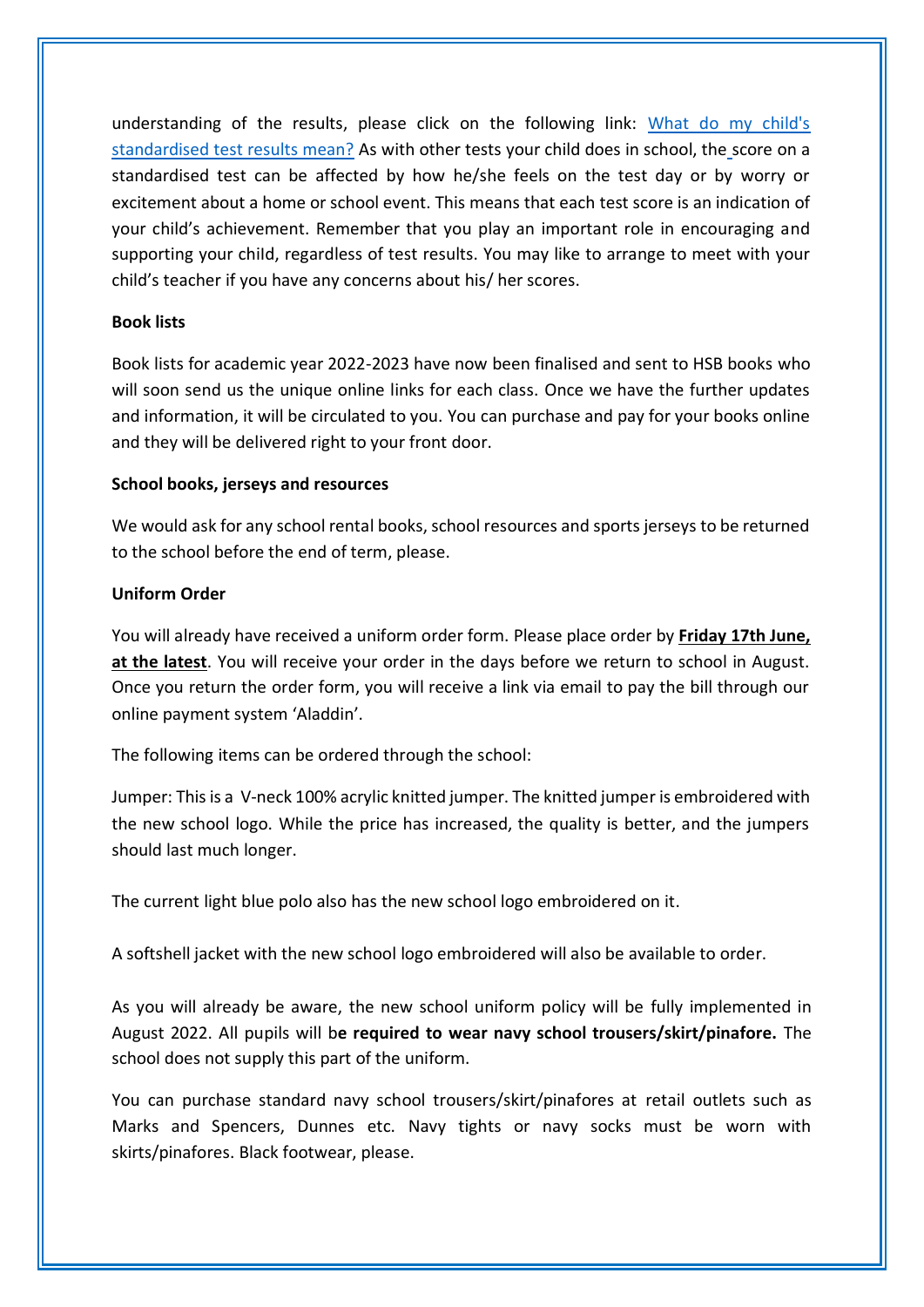Plain navy tracksuit must be worn on PE days. Your child's PE day will be confirmed before their return in August*.*

## **Inchydoney Ukulele le Chéile Gathering**

Approximately, two hundred children and staff from Kilgarriffe NS, Clonakilty, Ballymoney NS, Enniskeane and Ballineen and St Multose NS gathered for the first time in Inchydoney, to play Ukulele le Chéile. This is all part of the Creative Clusters initiative that they have been involved in for the past two years. Although the children have performed for one another many times via Zoom, this was the first time they all met in person. The children participated in a giant 'jam session' using their newly acquired ukulele skills as well as demonstrating some material they have composed themselves about Climate Change. The Credit Union in Clonakilty kindly offered to surprise the children with ice-creams before they began work on creating sand sculptures illustrating how climate change is affecting our oceans. Local artist Rawney from the band, 'The Monks', performed for the children in the open-air amphitheatre, with kind permission from Inchydoney Lodge and Spa. Well done to Mrs Buttimer and the rest of the Creative Clusters team for organising a most enjoyable day. See also:<https://www.corkindependent.com/2022/05/17/are-uke-kidding-me/>

#### **Thank you**

We would like to express our sincere thanks to those who gave of their time to help Ms Hadden with some digging and planting. Also, huge thanks to the parents who volunteered to act as team coaches and referees on the day of the soccer tournament. It is with your support that we are able to sign up and partake in these events which the children thoroughly enjoy.

We wish to express our sincere thanks to all who supported our recent quiz night in Acton's Hotel. Thank you to all who purchased raffle tickets, donated prizes and attended on the night itself. I think you'll all agree it was a fun filled night from start to finish. Huge credit must go to Helen Kenny (Chairperson PA) and her hard-working committee who spent a great deal of time organising the quiz night. It was a resounding success. There was such positive feedback from the night. We look forward to having more face-to-face gatherings and events in the coming academic year.

#### **A note from the PA**

#### **Table Quiz**

Thank you all for the incredible support at our annual Table Quiz & Raffle. It was a great social event and an important fund raiser for the school. Thanks to your generosity, the PA made approximately €1800. These monies will help fund equipment and resources for the school, such as goal posts, bus hire to the MTU, supplementing the cost of school tours, summer BBQ etc.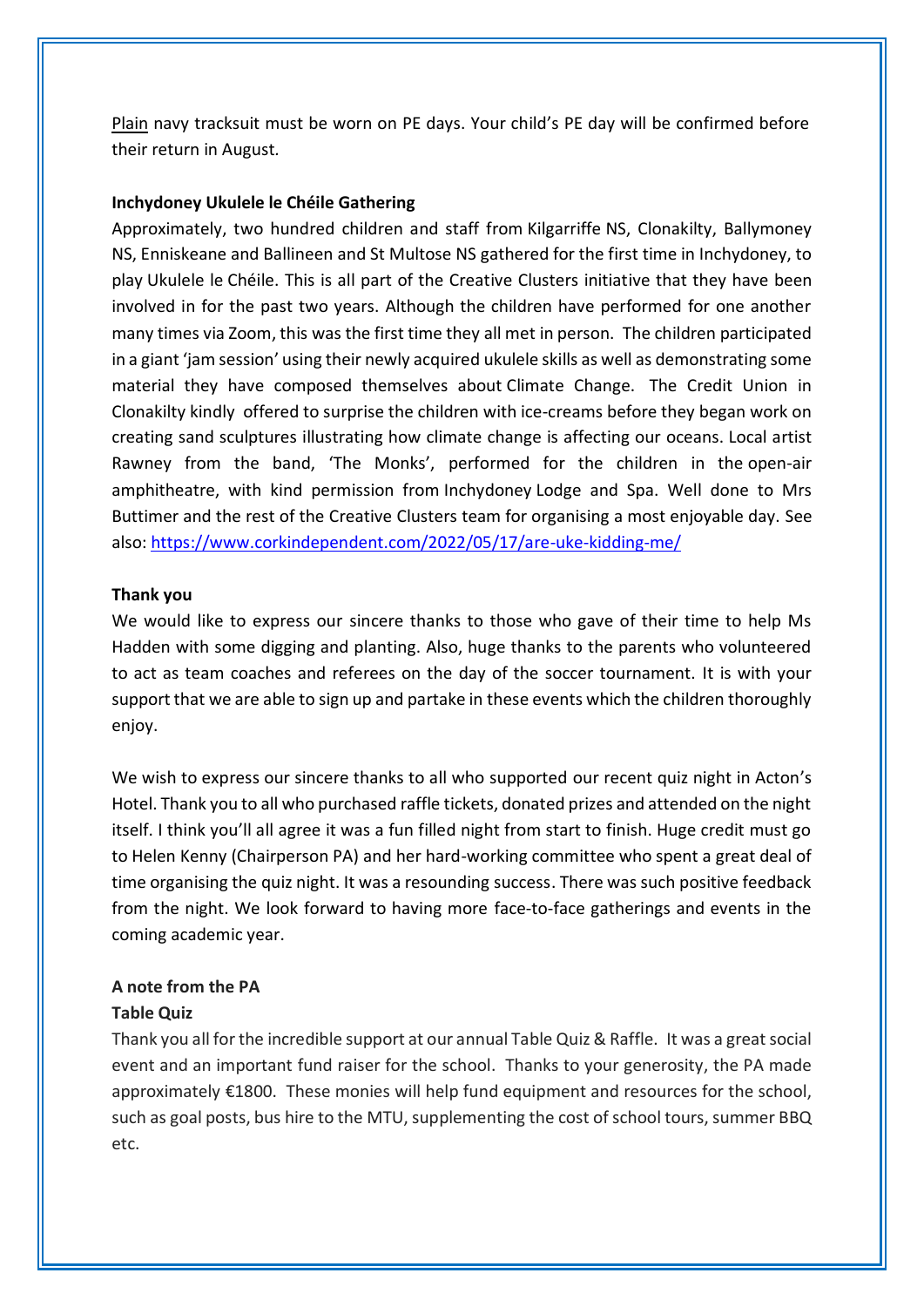Thank you to all our sponsors: Actons Hotel, Koko Kinsale, Lemon Leaf Café, The Old Bank Townhouse, The Planet Adventure Entertainment Centre, Toto's Pizza, The Blue Haven, Fintan Lynch Hairdressing and…



# **Strawberry Fayre**

The annual Parish Strawberry Fayre will be held in the St Multose Community Hall on Saturday 18th June from 1pm until 4pm - poster attached.

This promises to be a fantastic day out; with games for the children, colouring competition, BBQ, afternoon tea, the usual stalls and strawberries of course!

This year the school has been allocated a specific stall for second hand Music/sports equipment and the new St Multose school uniform. If you have any unused musical instruments, sports equipment or school uniform **in good condition**, that you would like to donate/swap, please drop the items to the school on  $16<sup>th</sup>$  June (school closed on the  $17<sup>th</sup>$ ) or contact your class representative. Storage is limited in the school building. Please do not leave items at the school gate or outside the school.

We are looking for four parent helpers to help supervise the games room and operate the school stalls on the day. Please let me know if you are available to help out, even half hour slots would be much appreciated.

The Strawberry Fayre committee is also running an art competition for the children of the school. Each class will create a strawberry themed piece of art during school time and these will be on display for all to see on 18<sup>th</sup> June. Winners will be announced on the day.

This is an important day for the Parish as it is our main fund-raising event of the year. Please come along and bring your friends!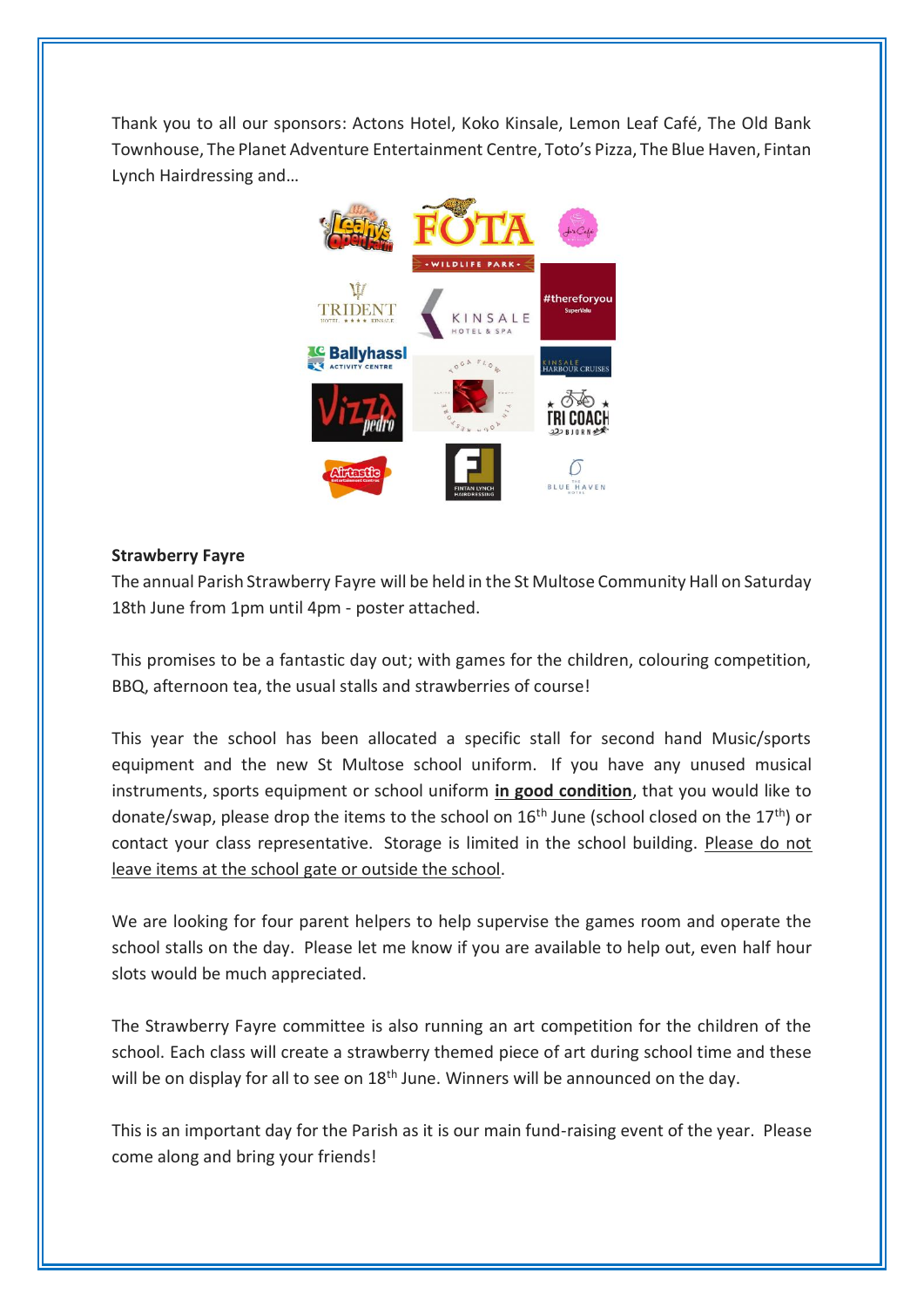Helen Kenny Chairperson, PA

## **Well wishes and good luck!**

On a separate note, we will be very sad to see our wonderful secretary, Sue leave at the end of June. Sue has been an integral part of St Multose National School for the last six years. Her calm approach, infectious smile, good humour and friendship will be missed by all. We wish her the very best in her future plans. Don't be a stranger, Sue!

#### **Dates for your diary: June 2022**

| June 3rd                    | School closes at 12pm to facilitate staff training in the<br>delivery of the Primary Language Curriculum |
|-----------------------------|----------------------------------------------------------------------------------------------------------|
| June Bank Holiday           | Monday 6th June                                                                                          |
| <b>ISSA Athletics</b>       | Thursday 9 <sup>th</sup> June (relevant families have already been<br>contacted)                         |
| <b>School Sports Day</b>    | 10 <sup>th</sup> June (Weather permitting)<br>If postponed, Monday 13 <sup>th</sup> June                 |
| Incoming students open hour | 16 <sup>th</sup> June 1:45pm-2:45pm                                                                      |
| No school - Staff training  | 17 <sup>th</sup> June                                                                                    |
| <b>School Tour</b>          | Thursday 23rd June<br>Smugglers Cove and The Lagoon Activity Centre,<br>Rosscarbery                      |
| <b>Summer Holidays</b>      | Tuesday 28th June<br>School finishes following End of Year Service                                       |

#### **Class allocations for 2022/2023**

Junior and Senior Infants: Ms Horan 1st, 2nd and 3rd Class: To be confirmed 4th and 5th Class: Ms Nestor 6th Class: Ms Curtin Síológa – Mrs Buttimer and Ms Whitley SET: Ms Hadden and Ms Kingston